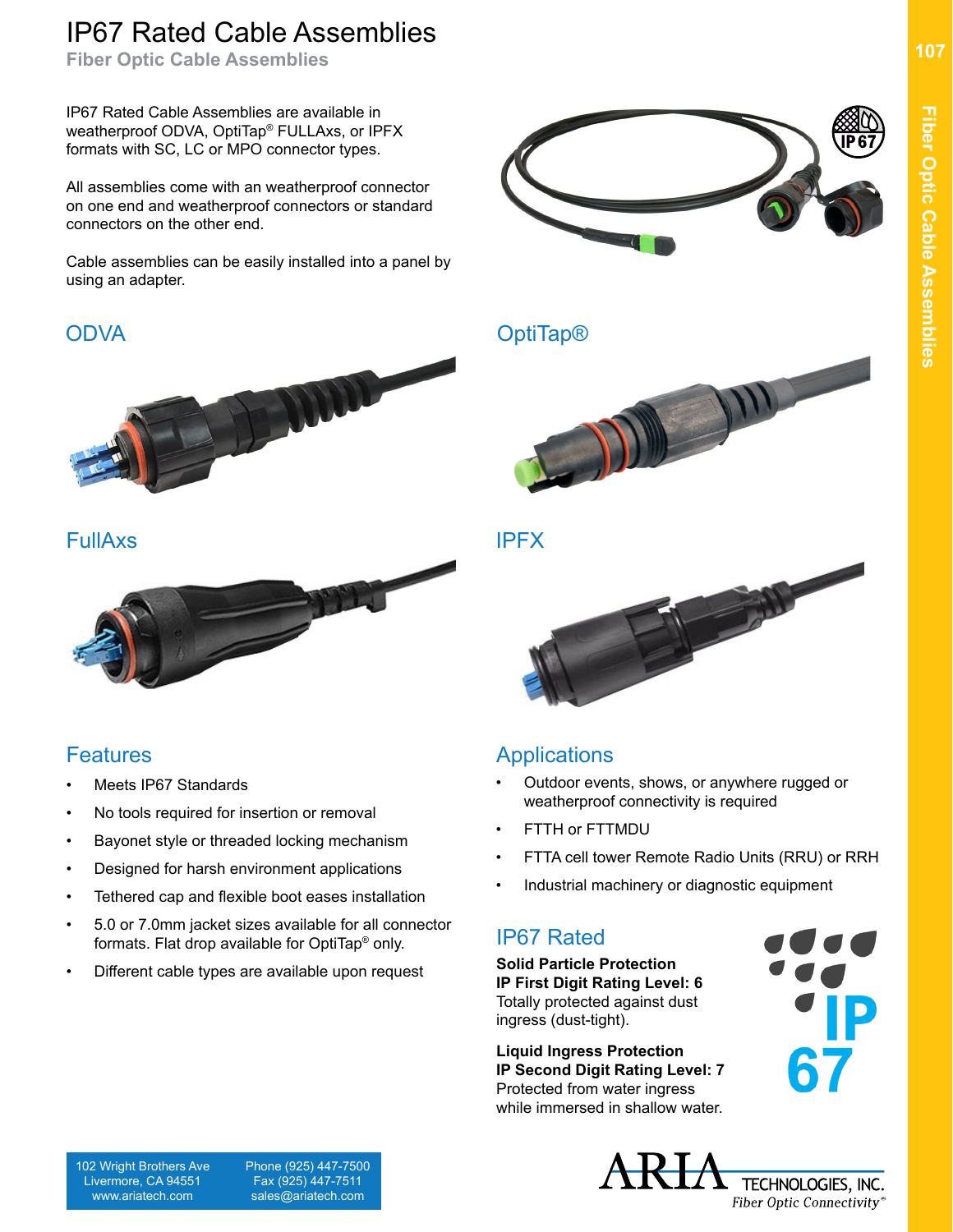**Fiber Optic Cable Assemblies**

## ODVA Patchcord Examples



ODVA Duplex LC/ UPC to Duplex LC/ UPC Patchcord

ODVA Duplex LC/ APC to Duplex LC/

APC Patchcord



ODVA SC/UPC to SC/UPC Patchcord



ODVA SC/APC to SC/APC Patchcord

OptiTap® Adapter



ODVA MPO to MPO **Patchcord** 

## OptiTap® Pigtail

OptiTap® to SC/APC Adapter P/N: OPTITAP-ADAPTER

# FullAxs Patchcord Examples







LC MPO

## IPFX Patchcord Examples



102 Wright Brothers Ave Livermore, CA 94551 www.ariatech.com

 Phone (925) 447-7500 Fax (925) 447-7511 sales@ariatech.com







**108**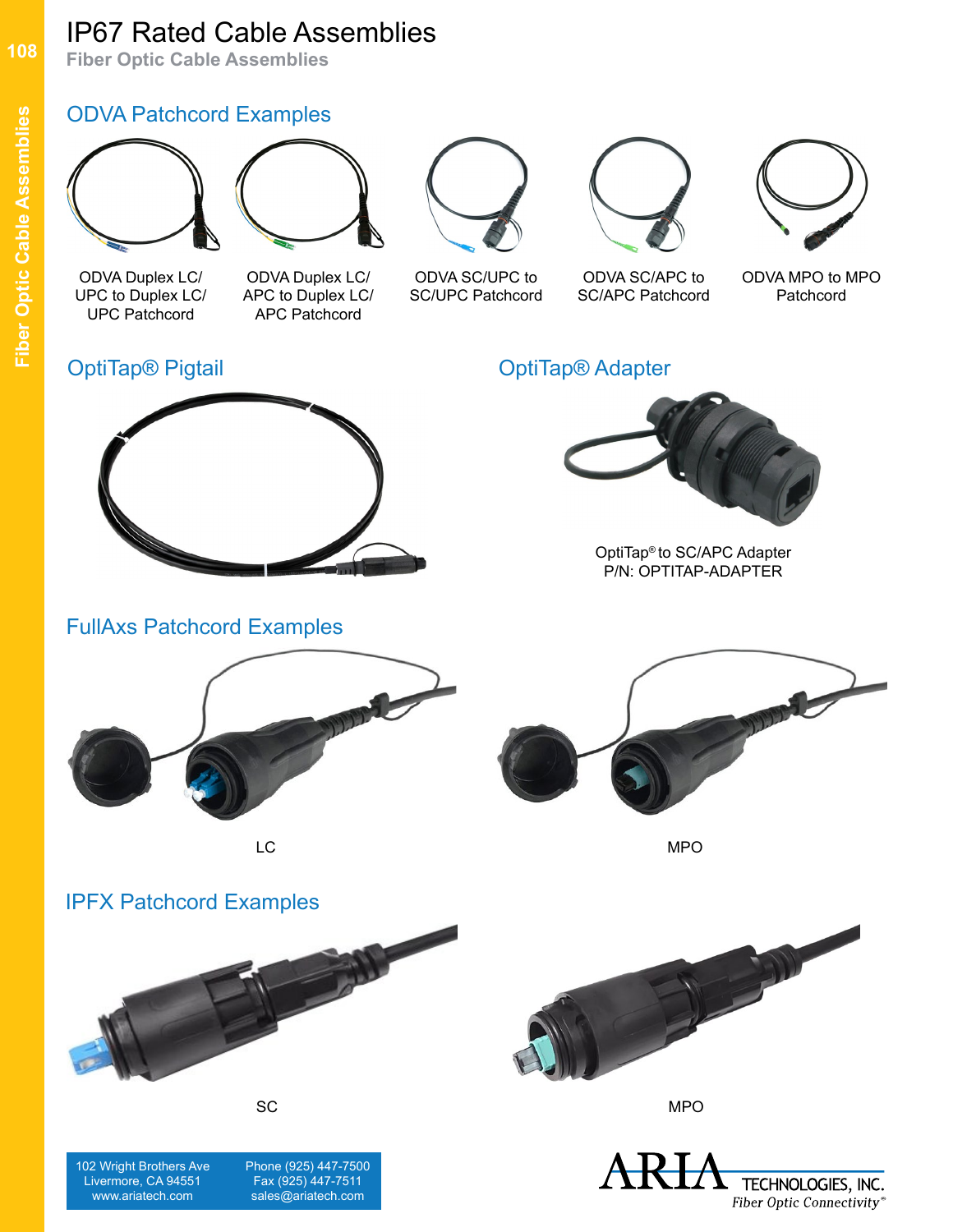**Fiber Optic Cable Assemblies**

## ODVA Enclosure Compatibility



ODVA IP67 Rated Cable Assemblies are compatible with ARIA's NEMA 4 Rated 6X Wallmount Enclosure, NEMA 4 Rated 8X Wallmount Enclosure, and NEMA 4 Rated Outdoor Enclosure (ODE).

These cable assemblies can be used with any enclosure up to 0.158" (4mm) thick with a 1.08"-1.25" sized hole.

#### ODVA Enclosure Adapters



ODVA LC/UPC to LC/UPC Adapter P/N: ODVA-A-LCU



ODVA LC/APC to LC/APC Adapter P/N: ODVA-A-LCA



ODVA SC/UPC to SC/UPC Adapter P/N: ODVA-A-SCU



ODVA SC/APC to SC/APC Adapter P/N: ODVA-A-SCA



ODVA MPO to MPO Adapter P/N: ODVA-A-MPO

#### ODVA In-Line Adapters



ODVA LC/UPC to ODVA LC/UPC P/N: ODVA-I-LCU



ODVA LC/APC to ODVA LC/APC P/N: ODVA-I-LCA



ODVA SC/UPC to ODVA SC/UPC P/N: ODVA-I-SCU



ODVA SC/APC to ODVA SC/APC P/N: ODVA-I-SCA



ODVA MPO to ODVA MPO Adapter P/N: ODVA-I-MPO

**109**

 Phone (925) 447-7500 Fax (925) 447-7511 sales@ariatech.com